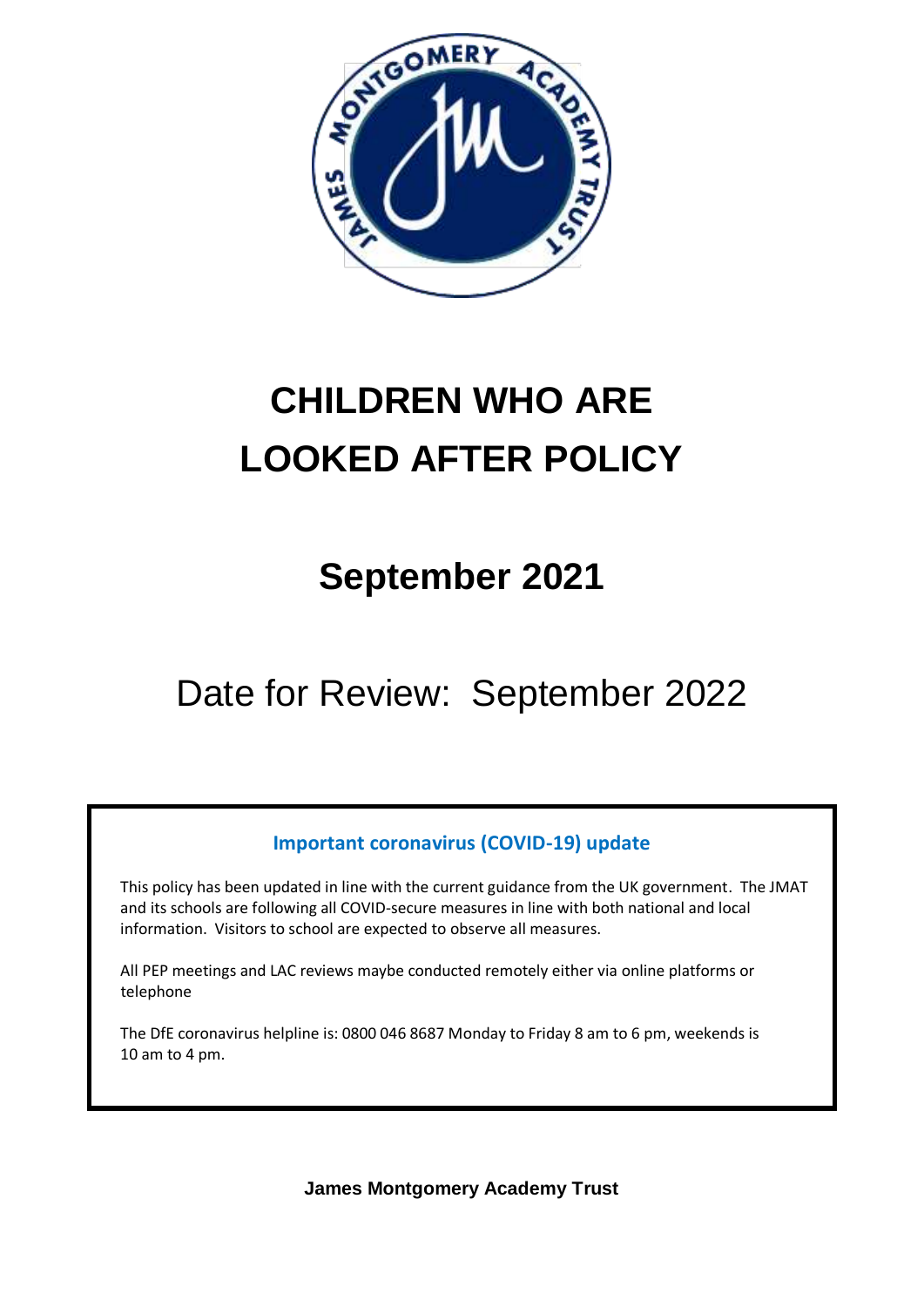#### **Statement of intent**

Educational achievement and subsequent life chances for looked after children are of real concern. Children and young people who are looked after require special treatment and positive discrimination in their favour in order to improve their situation.

The **James Montgomery Academy Trust (JMAT)** endeavours to provide positive experiences and offer stability, safety, continuity and individual care and attention for all our pupils. With this in mind, we aim to:

- Encourage pupils to reach the highest standards of which they are capable and to make good progress from what they are currently already able to do.
- Ensure that pupils enjoy high quality teaching and are enjoying a curriculum which meets their needs and the requirements of legislation.
- Plan realistically and using the school's resources efficiently in order to ensure the school meets the needs of the children.
- Promote a positive approach in all aspects of school life.
- Help pupils develop their cultural, moral and social understanding.

#### **Legal framework**

This policy has due regard to legislation including, but not limited to, the following:

- The Children Act 1989
- The Care Planning, Placement and Case Review (England) Regulations 2010
- The Children (Leaving Care) Act 2000
- The Children and Young Persons Act 2008
- The Children and Families Act 2014
- Children and Social Work Act 2017
- Coronavirus Act 2020

#### **Definitions**

Children and young people who are looked after are defined as, children or young people who are subject of a Care Order or Interim Care Order under the Children Act 1989.

This definition applies to children who are placed in foster care, children's residential homes, with relatives or friends, in semi-independent or supported independent accommodation.

If a child is subject to a Care or Interim Care Order whilst placed with a parent, they are classed as looked after, since the LA has parental responsibility.

Children who are not subject to an order, but are accommodated by the LA under an agreement with their parents, are regarded as looked after.

**Previously-CLA"** are defined as:

- Children who are no longer looked after by an LA in England and Wales because they have either been adopted or are the subject of an adoption, special guardianship or child arrangements order.
- Children who were adopted outside England and Wales from 'state care' (care that is provided by a public authority, religious organisation, or other organisation whose main purpose is to benefit society).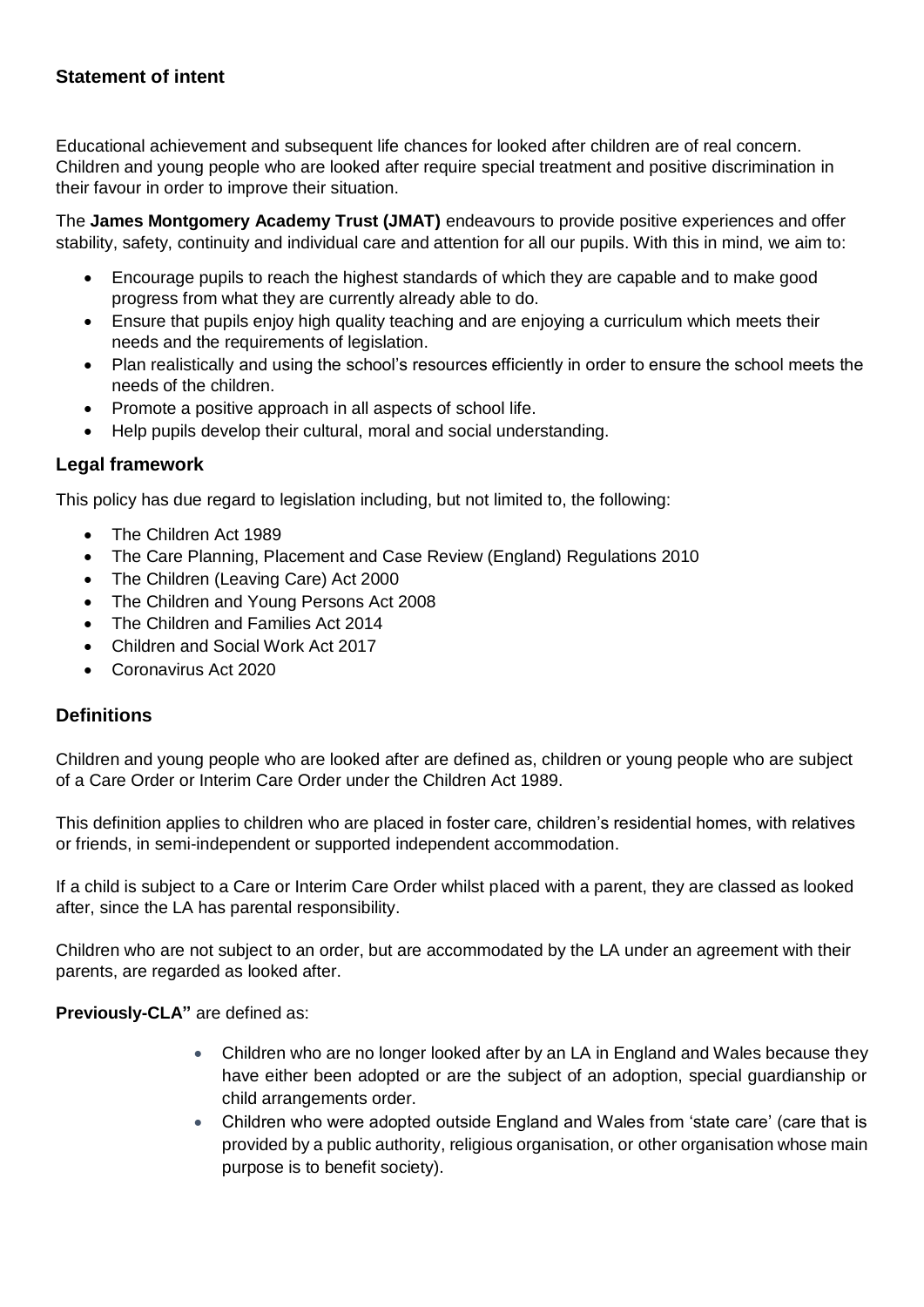#### **Personal education plans (PEPs)**

Every child who is looked after must have a personal education plan (PEP), which is used to support the child in fulfilling their educational potential:

- The PEP is an evolving record of what needs to happen for the child to enable them to make their expected progress.
- The PEP will reflect the importance of a personalised approach to learning which meets the identified educational needs of the child.
- All the relevant bodies, such as the LA, the designated teacher and other teachers, will work with the child in creating the PEP.
- The PEP will include access to nursery provision that is appropriate to the child's age.
- On-going, catch-up support will be made available for children who have fallen behind with work.
- If a child is not in school because of suspension or exclusion, suitable education will be provided by the LA.
- If a child is moving to a new school, transitional support will be provided and will be factored into their PEP.
- School attendance and behaviour support, where appropriate.

Support will be provided to help the child meet their aspirations, including:

- Support to achieve expected levels of progress for the relevant national curriculum key stage and to complete an appropriate range of approved qualifications.
- Careers advice, guidance and financial information about further education, training and employment.
- The PEP will include extended services such as after school clubs, study support and leisure interests.
- Support will be provided for improving attendance and behaviour.

#### **The designated teacher**

Under the Children and Young Persons Act 2008, all maintained schools are required to have a designated teacher for children who are looked after.

The primary duty of the designated teacher is to promote the educational achievement of children who are looked after at the school.

It is the responsibility of the governing body to ensure the designated teacher has received adequate training for the role.

The designated teacher must submit an annual report to the governing body, which details the progress of children who are looked after. The designated teacher will:

- Promote a culture of high expectations and aspirations.
- Ensure the child is involved in setting their targets.
- Advise staff on teaching strategies for looked after children.
- **Ensure that looked after children are prioritised for 1 1 tuition.**
- Take responsibility for developing and implementing PEPs.

#### **Communicating with agencies**

The school will ensure that copies of all relevant reports are forwarded to the looked after children's social workers, in addition to carers or residential social workers.

The school will co-ordinate their review meetings, for example, hold their annual review of looked after children with their statutory care review.